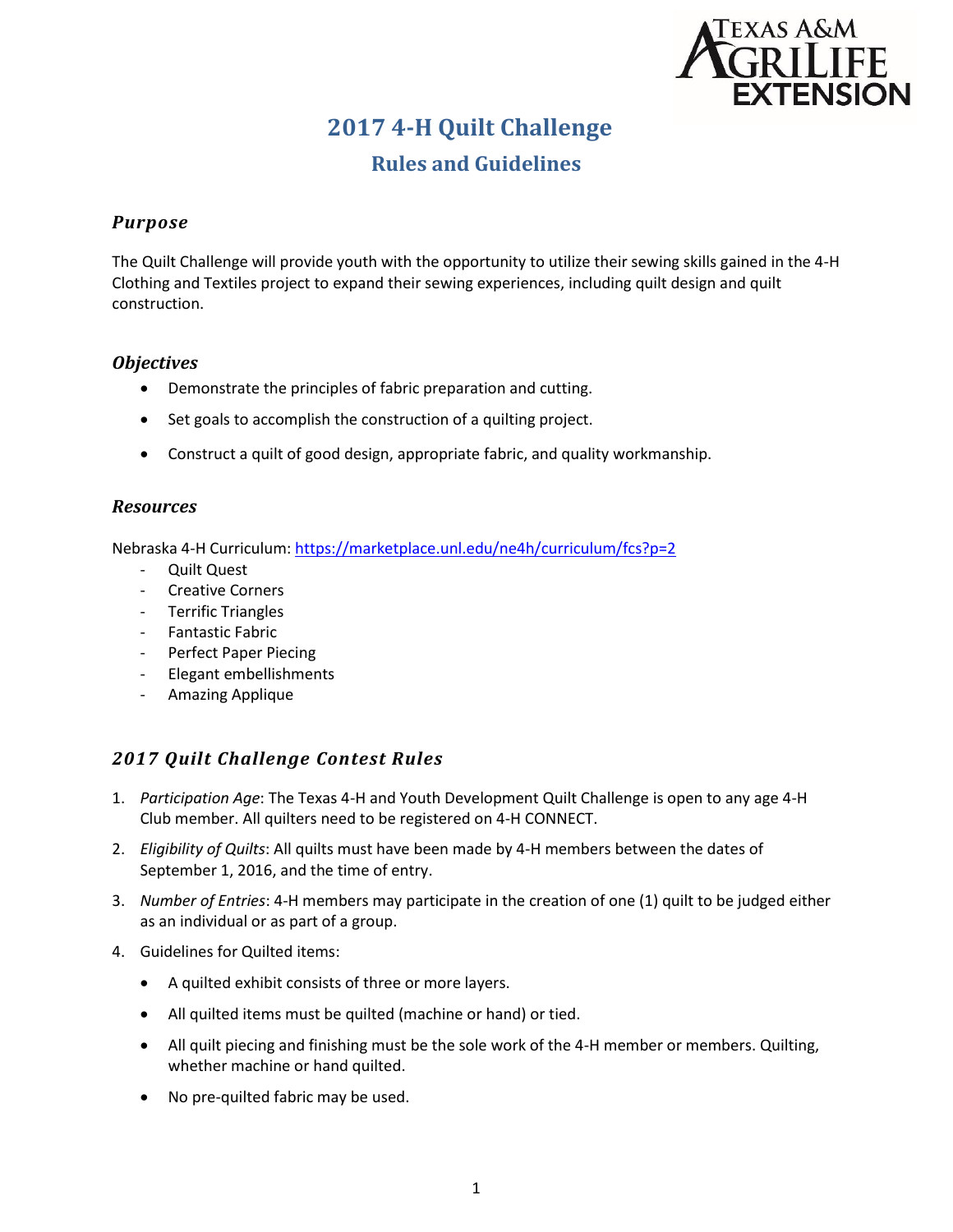

- All quilted exhibits must be clean and finished.
- 5. Quilts can be entered into one of the following categories:

*First time Quilter(s)* 

- $\Box$  Small: length + width = less than 60" (this size includes miniature quilts, wall hangings, table runners, placemats (4), and pillows). All items must be quilted.
- $\Box$  Medium length + width = 61" to 120"
- $\Box$  Large length + width = over 120"

#### *General Youth Quilters Pieced*

- $\Box$  Small length + width = less than 60" (this size includes miniature quilts, wall hangings, table runners, placemats (4), and pillows). All items must be quilted.
- $\Box$  Medium length + width = 61" to 120"
- $\Box$  Large length + width = over 120"

#### *General Youth Quilters Applique*

- $\Box$  Small length + width = less than 60" (this size includes miniature quilts, wall hangings, table runners, placemats (4), and pillows). All items must be quilted.
- $\Box$  Medium length + width = 61" to 120"
- $\Box$  Large length + width = over 120"
- 6. Labeling/Naming Your Quilt:

Please pin a label to the quilt, and include this information: County Contact person Names of quilters Date completed

- 7. *Entry Fee for Quilts to Be Judged*: A fee of \$15.00 **per quilt** must be paid for each entry. All entries paid by check must come from the county/club checking account and made payable to: TEXAS 4-H. The contact person will register the quilt under their name. In the registration process, there is a place to enter all of the names of individuals in the group.
- 8. *Entry Deadline*: By midnight on July 15, 2017, all registrations must be submitted on 4-H CONNECT. All club/county checks must be received by August 1, 2017. Quilts need to be mailed in to be judged. The deadline for delivery is August 1, 2017. Mail quilts to:

Angela McCorkle 578 John Kimbrough Bldg. 1536, Room 145 College Station, TX 77843-2251

9. *Disqualification of an Entry*: An entry that does not follow the rules or category guidelines will automatically be disqualified. Disqualifications forfeit all entry fees. A general letter specifying the